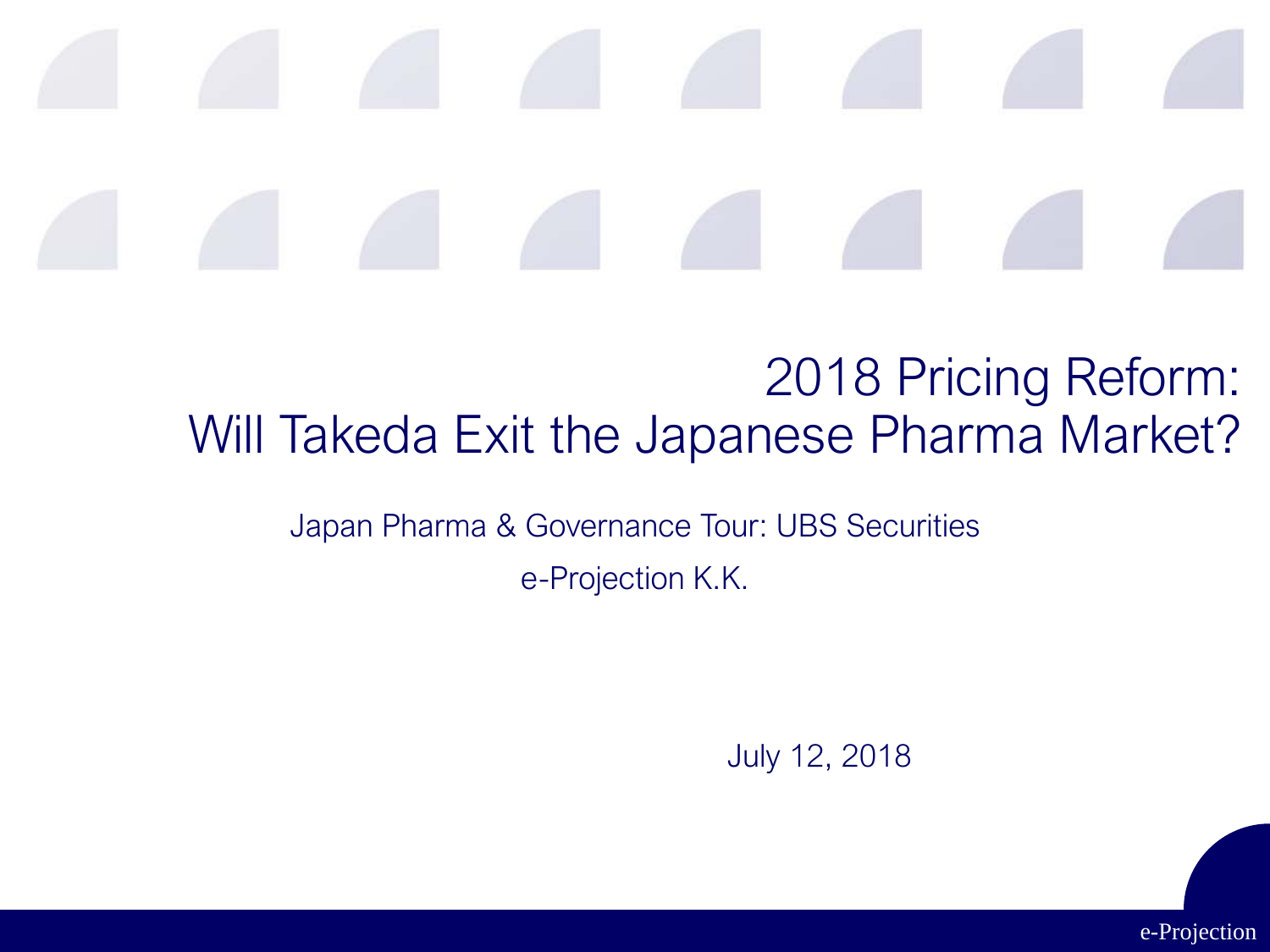## Three Forces Determining the Direction of Healthcare

Shape of the market will depend on the priorities and the balance of the forces

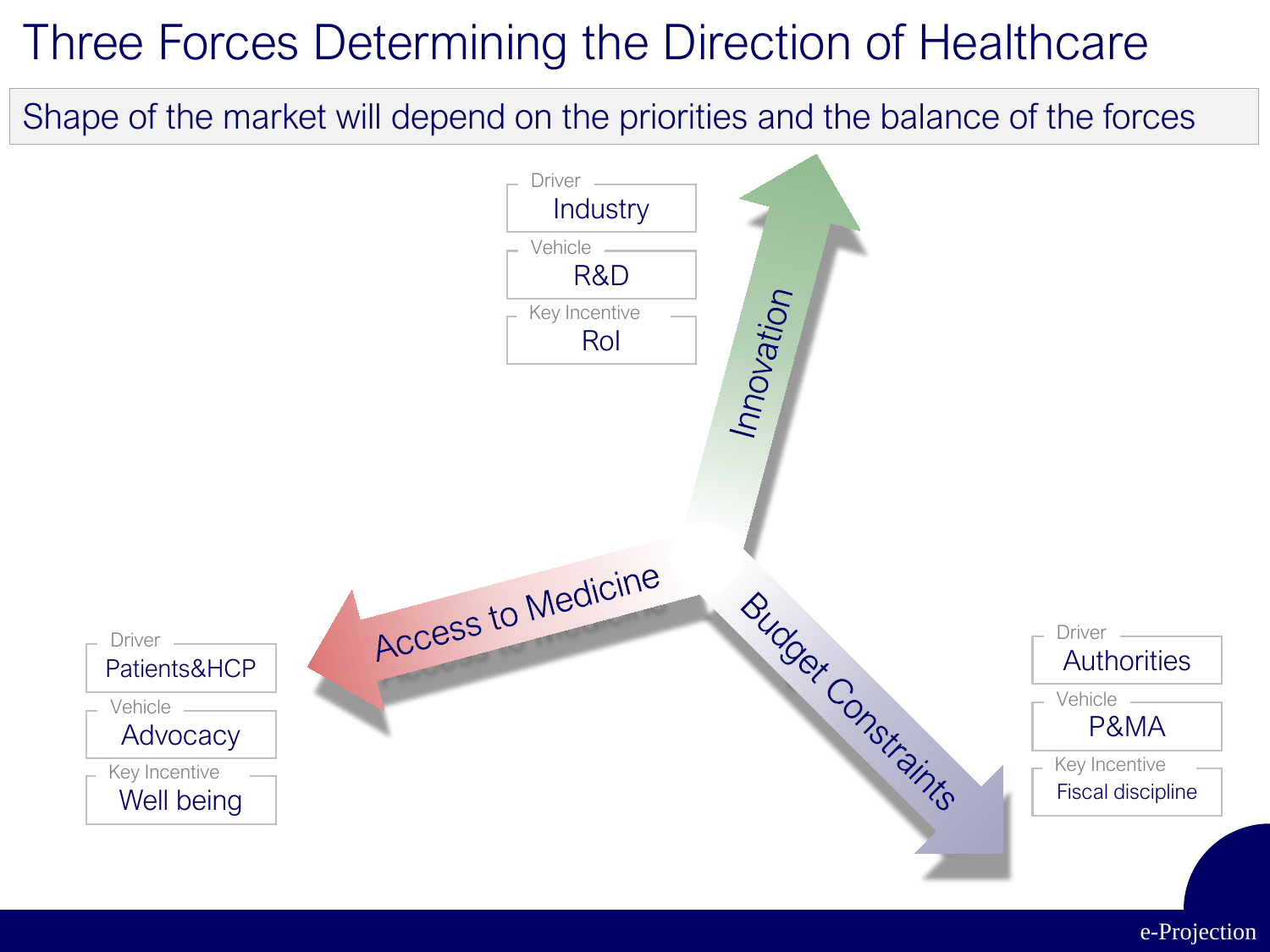## Broken NHI System Casting a Shadow on Healthcare

#### Structural and operational malfunction leading to de-prioritization of innovation



Source: MLHW statistics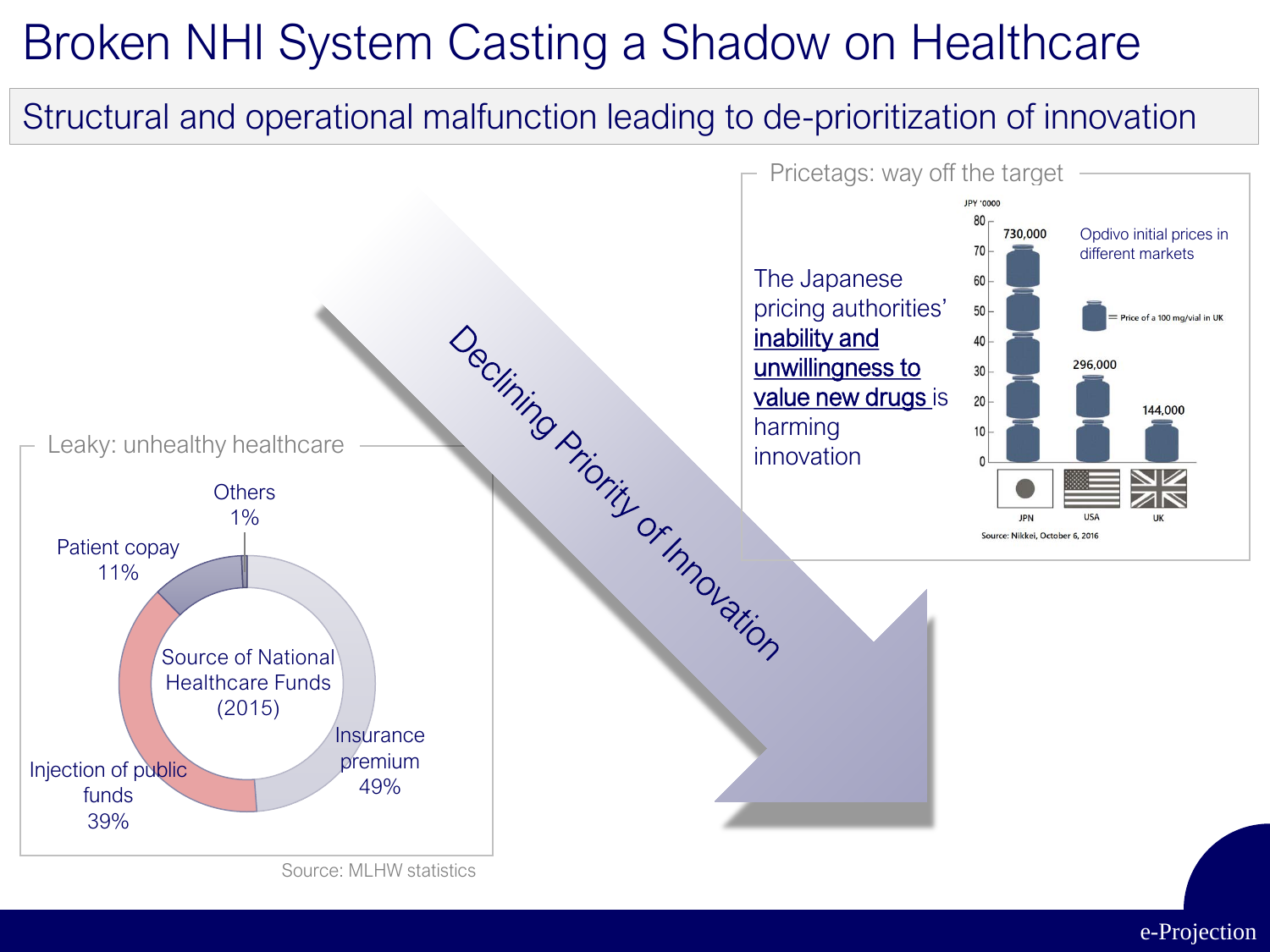## '18 Reform: Changing the Environment Dramatically

#### Incentives were repealed without any compensative measures

• Revision of the Price Maintenance Premium



Frequency of price cuts increase from biennial to annual



Initiatives **Implications** 

Deceleration in market growth of new drugs

• Flexible re-pricing in response to "Market Expansion" allowing massive price cuts to happen anytime

Decreasing the consistency of the business



• Measures to estimate the intrinsic value of the products, e.g. HTA, failed to be implemented effectively

Possibility of erroneous initial prices granted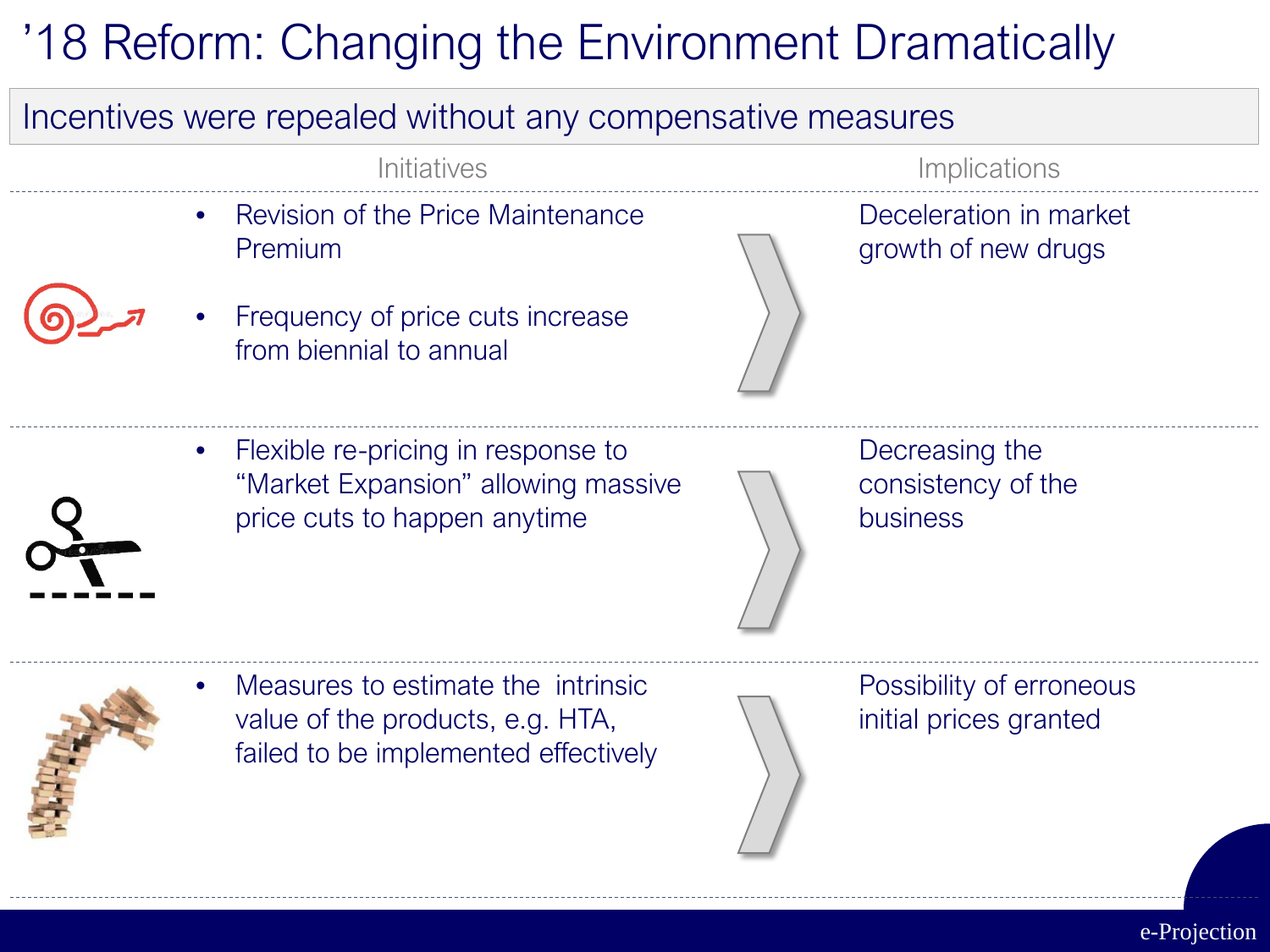## Ramifications of the '18 Pricing Reform

Business prospects will deteriorate with low predictability early in the lifecycle

#### Price dynamics over the life cycle of new drugs

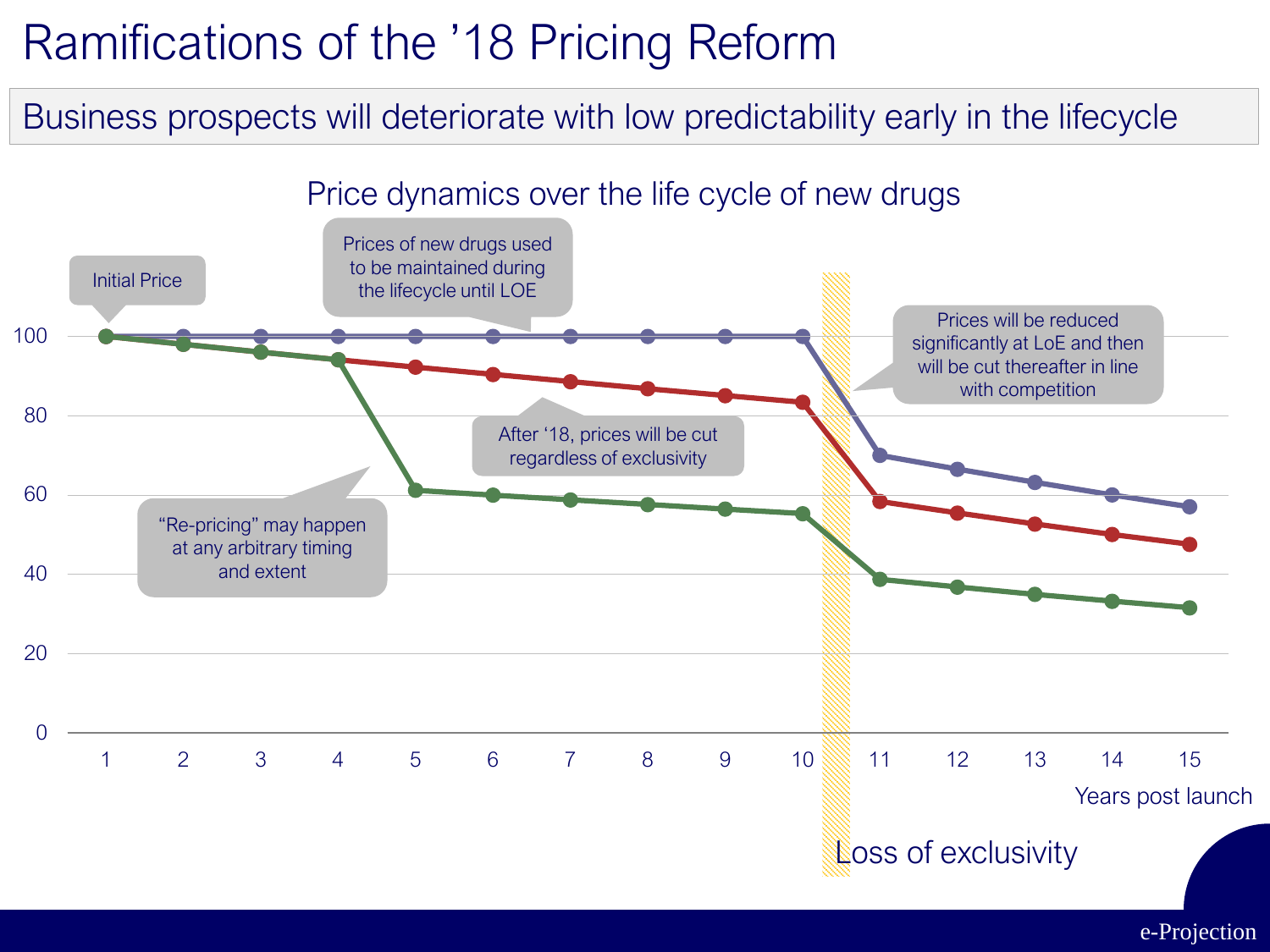

# Takeda: Time to say da svidania to Japan?